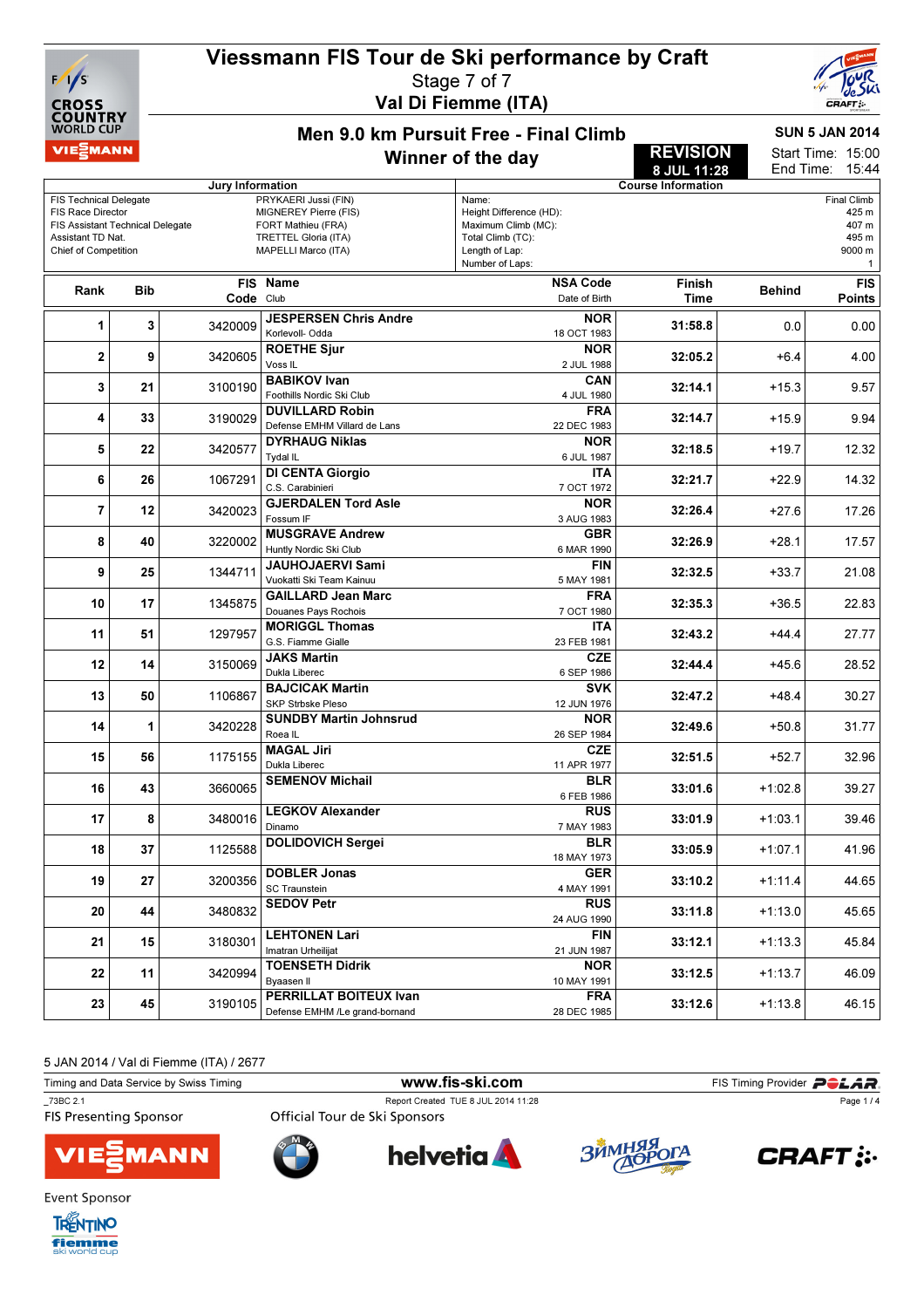

### Viessmann FIS Tour de Ski performance by Craft Stage 7 of 7 Val Di Fiemme (ITA)



15:44

Points

Men 9.0 km Pursuit Free - Final Climb

### SUN 5 JAN 2014

#### VIE EMANN REVISION Start Time: 15:00 Winner of the day End Time: 8 JUL 11:28 FIS Name NSA Code Finish Finish FIS<br>Time Behind Points Rank Bib FIS Date of Birth Code Club **24** 13 3180054 NOUSIAINEN Ville FIN  $3180054 \left| \frac{1}{2} \right| \left| \frac{1}{2} \right| \left| \frac{1}{2} \right|$   $33:16.2 \left| \frac{1}{2} \right|$   $48.41$ Kouvolan Hiihtoseura 5 DEC 1983 25 53 3660013 LASUTKIN Alexander BLR  $3660013$   $+1:25.9$   $+1:25.9$   $+1:25.9$  53.72 26 JUN 1983 26 31 3530489 HOFFMAN Noah USA Ski and Snowboard Club Vail 1 AUG 1989 <sup>3530489</sup> 33:24.9 +1:26.1 53.85 27 52 3200121 KUEHNE Andy GER WSC Erzgebirge Oberwiesenthal 3200121 33:26.3 +1:27.5 54.72 19 NOV 1987 28 29 3480440 GLAVATSKIKH Konstantin RUS  $3480440 \Big| \text{S/N} \Big|$  57.41 Dinamo 16 APR 1985 29 10 3200208 DOTZLER Hannes **GER**  $\frac{3200208}{\text{S}} \begin{bmatrix} 1.36.2 \\ \text{S} \end{bmatrix}$  60.16 SC Sonthofen 30 7 3480314 CHERNOUSOV Ilia RUS  $3480314$   $\sim$  61.41 SKA 7 AUG 1986 31 41 3481132 LARKOV Andrey RUS RUS  $\frac{3481132}{25}$   $\begin{array}{|c|c|c|c|c|c|}\n\hline\n & 33:41.0 & +1:42.2 & 63.91\n\end{array}$ 32 34 3500153 JOHANSSON Martin **SWE**<br>26 SEP 1984  $\frac{2600153}{\text{Mora}}$   $\begin{bmatrix} 2600153 & 41.48.0 \\ 33.46.8 & +1.48.0 \end{bmatrix}$  67.54 Mora 33 28 1221036 FILBRICH Jens GER  $1221036 \left| \frac{1}{2} \right| \left| \frac{1}{2} \right| \left| \frac{1}{2} \right| \left| \frac{1}{2} \right| \left| \frac{1}{2} \right| \left| \frac{1}{2} \right| \left| \frac{1}{2} \right| \left| \frac{1}{2} \right| \left| \frac{1}{2} \right| \left| \frac{1}{2} \right| \left| \frac{1}{2} \right| \left| \frac{1}{2} \right| \left| \frac{1}{2} \right| \left| \frac{1}{2} \right| \left| \frac{1}{2} \right| \left| \frac{1}{2} \right| \left| \frac$ SV Eintracht Frankenhain 13 MAR 1979 34 36 1362656 LIVERS Toni SUI  $2 \text{ JUN } 1362656$   $\text{Gardes Frontières}$   $2 \text{ JUN } 1983$   $33:49.2$   $+1:50.4$  69.04 Gardes Frontières 35 2 3420239 NORTHUG Petter jr. **NOR** 3420239 33:50.6 +1:51.8 69.92 Strindheim IL 6 JAN 1986 36 6 3500664 HALFVARSSON Calle SWE  $3500664 \mid \text{5} \text{ km} \text{ cm} \text{ cm}$ Falun-Borlaenge SK 17 MAR 1989  $\overline{37}$  16  $\overline{3500015}$  RICHARDSSON Daniel SWE 3500015  $\begin{vmatrix} 1 & 3 & 1 & 1 \\ 1 & 1 & 1 & 1 \end{vmatrix}$  +1:53.1  $\begin{vmatrix} 1 & 1 & 1 \\ 1 & 1 & 1 \end{vmatrix}$  +1:53.1  $\begin{vmatrix} 1 & 1 & 1 \\ 1 & 1 & 1 \end{vmatrix}$  +1:53.1  $\begin{vmatrix} 1 & 1 & 1 \\ 1 & 1 & 1 \end{vmatrix}$ Hudiksvalls IF 38 18 3480821 UTKIN Alexander RUS  $3480821$   $-11.53.3$   $-10.86$   $-12.1016$   $-10.006$   $-12.1016$   $-10.86$   $-10.006$   $-10.86$   $-10.006$   $-10.006$   $-10.006$   $-10.006$   $-10.006$   $-10.006$   $-10.006$   $-10.006$   $-10.006$   $-10.006$   $-10.006$   $-10.006$   $-10.006$  17 AUG 1986  $\overline{39}$   $\overline{3200241}$  BING Thomas GER  $3200241$   $\frac{1}{2}$   $\frac{1}{2}$   $\frac{1}{2}$   $\frac{1}{2}$   $\frac{1}{2}$   $\frac{1}{2}$   $\frac{1}{2}$   $\frac{1}{2}$   $\frac{1}{2}$   $\frac{1}{2}$   $\frac{1}{2}$   $\frac{1}{2}$   $\frac{1}{2}$   $\frac{1}{2}$   $\frac{1}{2}$   $\frac{1}{2}$   $\frac{1}{2}$   $\frac{1}{2}$   $\frac{1}{2}$   $\frac{1}{2}$   $\frac{1}{2}$  Rhoener WSV Dermbach 3 APR 1990 40 49 3510342 BAUMANN Jonas **SUI**  $\frac{3510342}{\text{Tambo Splügen}}$   $\frac{27 \text{ MAR } 1990}{27 \text{ MAR } 1990}$   $\frac{34:03.4}{\text{M}}$   $\frac{+2:04.6}{\text{m}}$  77.92 Tambo Splügen 41 39 3150070 RAZYM Ales **CZE**  $3150070 \left| \frac{34053}{24053} \right|$   $-12.06.5 \left| \frac{34053}{24053} \right|$   $-12.06.5 \left| \frac{34053}{2405} \right|$ Dukla Liberec 19 AUG 1986 42 58 3500879 ERIKSSON Gustav **SWE**  $3500879$   $\frac{1}{200}$   $\frac{1}{200}$   $\frac{34.09.3}{20.810 \times 10^{-10}}$   $\frac{34.09.3}{20.810 \times 10^{-10}}$   $\frac{34.09.3}{20.810 \times 10^{-10}}$   $\frac{34.09.3}{20.810 \times 10^{-10}}$   $\frac{34.09.3}{20.810 \times 10^{-10}}$

5 JAN 2014 / Val di Fiemme (ITA) / 2677

Timing and Data Service by Swiss Timing **WWW.fis-ski.com FIS Timing Provider** PCAR \_73BC 2.1 Report Created TUE 8 JUL 2014 11:28 Page 2 / 4**FIS Presenting Sponsor** Official Tour de Ski Sponsors





Falun-Borlaenge SK

Oestersunds Sk

Dala Floda IF

Tartu Skiclub

Voru Skiclub<br>XU Wenlong

48 61 61 3120046 XU Wenlong CHN

43 57 3500983 QUICKLUND Carl

44 19 3500529 ERIKSSON Jens

45 23 3300190 YOSHIDA Keishin

46 55 3390103 TAMMJARV Karel

47 54 3390101 RANKEL Raido





22 AUG 1991

28 JAN 1992 <sup>3500983</sup> 34:37.8 +2:39.0 99.44

3500529 | 21:42.3 | 21:50 | 21:42.3 | 21:42.3 | 21:42.3 | 21:42.3 | 21:50 | 21:50 | 21:50 | 21:50 | 21:50 | 21:50 | 21:50 | 21:50 | 21:50 | 21:50 | 21:50 | 21:50 | 21:50 | 21:50 | 21:50 | 21:50 | 21:50 | 21:50 | 21:50 | 21

 $\frac{3300190}{\text{Cold Weather Combat Training Unit}}$   $\frac{12 \text{ JAN 1987}}{12 \text{ JAN 1987}}$   $\frac{35:00.2}{12 \text{ JAN 1987}}$   $\frac{13.01.4}{113.45}$ 

 $3390103 \left| \frac{1}{1500} \right| \left| \frac{1}{1500} \right|$   $35:25.6 \left| \frac{1}{1500} \right|$   $35:25.6 \left| \frac{1}{1500} \right|$   $35:25.6 \left| \frac{1}{1500} \right|$ 

 $3390101 \left| \frac{1}{2} \right| \left| \frac{1}{2} \right| \left| \frac{1}{2} \right| \left| \frac{1}{2} \right| \left| \frac{1}{2} \right| \left| \frac{1}{2} \right| \left| \frac{1}{2} \right| \left| \frac{1}{2} \right| \left| \frac{1}{2} \right| \left| \frac{1}{2} \right| \left| \frac{1}{2} \right| \left| \frac{1}{2} \right| \left| \frac{1}{2} \right| \left| \frac{1}{2} \right| \left| \frac{1}{2} \right| \left| \frac{1}{2} \right| \left| \frac$ 

 $\begin{array}{|c|c|c|c|c|}\n \hline\n 27 \, \text{FeB} \, 1987 & & & \text{37:04.3} & +5.05.5 & 191.06 \\
 \hline\n 27 \, \text{FeB} \, 1987 & & & \text{37:04.3} & +5.05.5 & 191.06 \\
\hline\n\end{array}$ 

SWE

**SWE** 4 APR 1987

JPN

**FST** 25 MAY 1989

**FST** 13 JAN 1990



**Event Sponsor** 

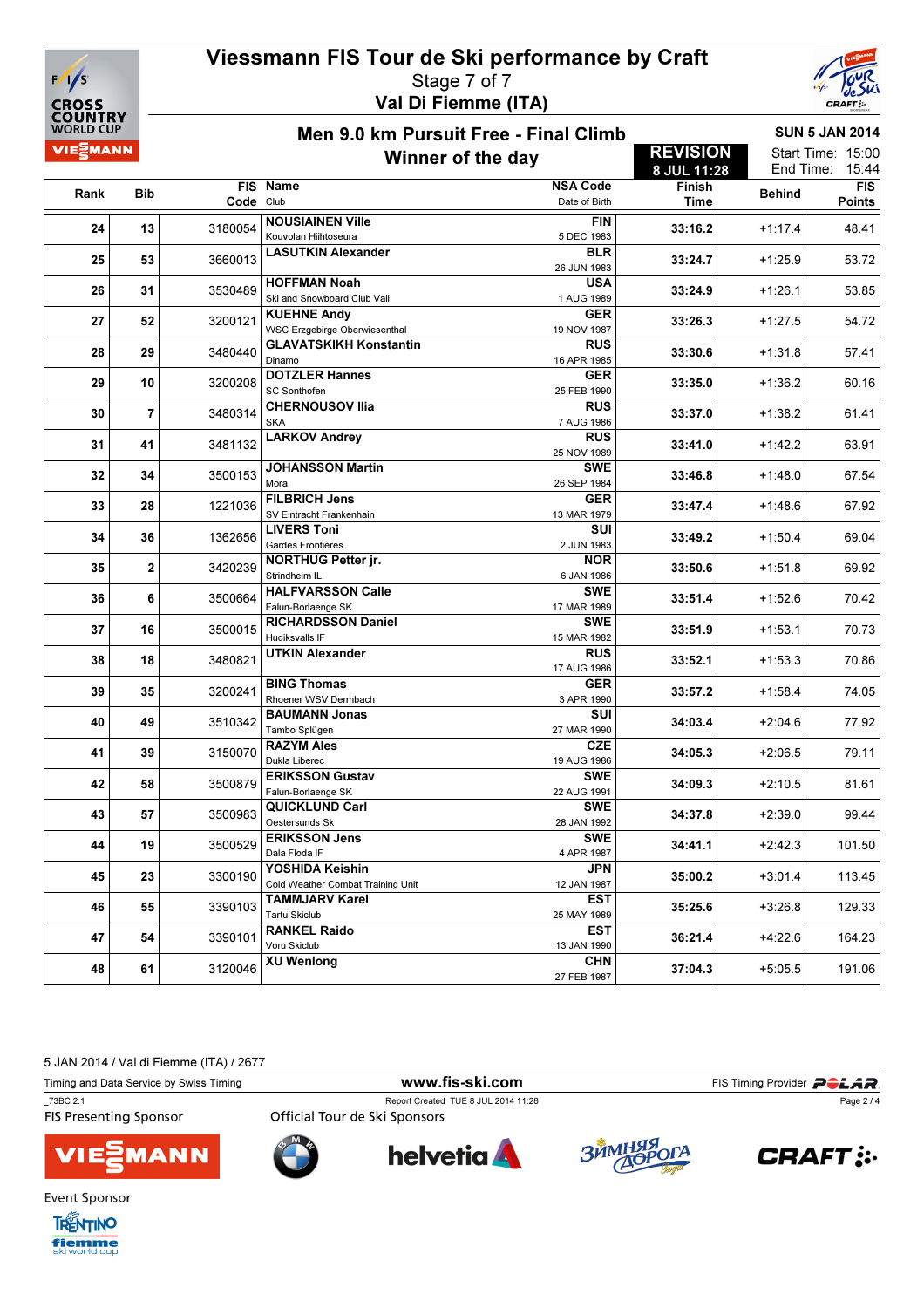

# Viessmann FIS Tour de Ski performance by Craft

Stage 7 of 7 Val Di Fiemme (ITA)



SUN 5 JAN 2014 Men 9.0 km Pursuit Free - Final Climb **/IE≦MANN** REVISION Start Time: 15:00 Winner of the day 8 JUL 11:28 End Time: 15:44 FIS Name NSA Code Finish EIS<br>Rehind FIS Rank Bib Date of Birth Points Code Club Disqualified doping offence DUERR Johannes AUT 5 SC Goestling-Hochkar-Niederoesterre 12 MAR 1987 <sup>3050098</sup> Article 2.1 FIS AD Rules

#### Reason for disqualification:

Article 2.1 FIS AD Rules: Article 2.1 of the FIS Anit Doping Rules

| <b>Did Not Start</b> |               |         |                                |             |  |
|----------------------|---------------|---------|--------------------------------|-------------|--|
| 4                    |               | 3100110 | <b>HARVEY Alex</b>             | <b>CAN</b>  |  |
|                      |               |         | Club Nordique Mont St.Anne     | 7 SEP 1988  |  |
| 20                   |               | 3480533 | <b>VOLZHENTSEV Stanislav</b>   | <b>RUS</b>  |  |
|                      |               |         | Dinamo                         | 28 OCT 1985 |  |
| 24                   |               | 3481161 | <b>BELOV Evgeniy</b>           | <b>RUS</b>  |  |
|                      |               |         |                                | 7 AUG 1990  |  |
|                      | 30            | 1248293 | <b>SOEDERGREN Anders</b>       | <b>SWE</b>  |  |
|                      |               |         | <b>Hudiksvalls IF</b>          | 17 MAY 1977 |  |
|                      | 32            | 3100006 | <b>KERSHAW Devon</b>           | <b>CAN</b>  |  |
|                      |               |         | Onaping Falls Nordics Ski Club | 20 DEC 1982 |  |
|                      |               |         | <b>NOECKLER Dietmar</b>        | <b>ITA</b>  |  |
|                      | 38            | 3290245 | G.S. FIAMME ORO                | 29 SEP 1988 |  |
|                      | 42<br>3180053 |         | <b>HEIKKINEN Matti</b>         | <b>FIN</b>  |  |
|                      |               |         | Vantaan Hiihtoseura            | 19 DEC 1983 |  |
| 46                   |               |         | <b>PELLEGRIN Mattia</b>        | <b>ITA</b>  |  |
|                      |               | 3290266 | U.S. Dolomitica                | 8 JUN 1989  |  |
| 47                   |               |         | <b>TEICHMANN Axel</b>          | <b>GER</b>  |  |
|                      | 1221327       |         | <b>WSV Bad Lobenstein</b>      | 14 JUL 1979 |  |
|                      | 48            | 3480317 | <b>TURYSHEV Sergey</b>         | <b>RUS</b>  |  |
|                      |               |         | Ugra Svsm 2                    | 23 JUN 1985 |  |
| 59                   |               | 3390034 | <b>KARP Algo</b>               | <b>EST</b>  |  |
|                      |               |         | Skiclub Viljandi               | 13 APR 1985 |  |
| 60                   |               | 3660023 | <b>IVANOU Aliaksei</b>         | <b>BLR</b>  |  |
|                      |               |         |                                | 17 MAY 1980 |  |
|                      | 62            | 3120055 | ZHOU Hu                        | <b>CHN</b>  |  |
|                      |               |         |                                | 5 SEP 1989  |  |
|                      |               | 3120031 | <b>SUN Qinghai</b>             | <b>CHN</b>  |  |
|                      | 63            |         |                                | 18 JAN 1988 |  |

5 JAN 2014 / Val di Fiemme (ITA) / 2677

Timing and Data Service by Swiss Timing **WWW.fis-Ski.com** FIS Timing Provider PCLAR. \_73BC 2.1 Report Created TUE 8 JUL 2014 11:28

**FIS Presenting Sponsor** 

Page 3 / 4







Official Tour de Ski Sponsors







Event Sponsor

**TRENTINO** fiemme